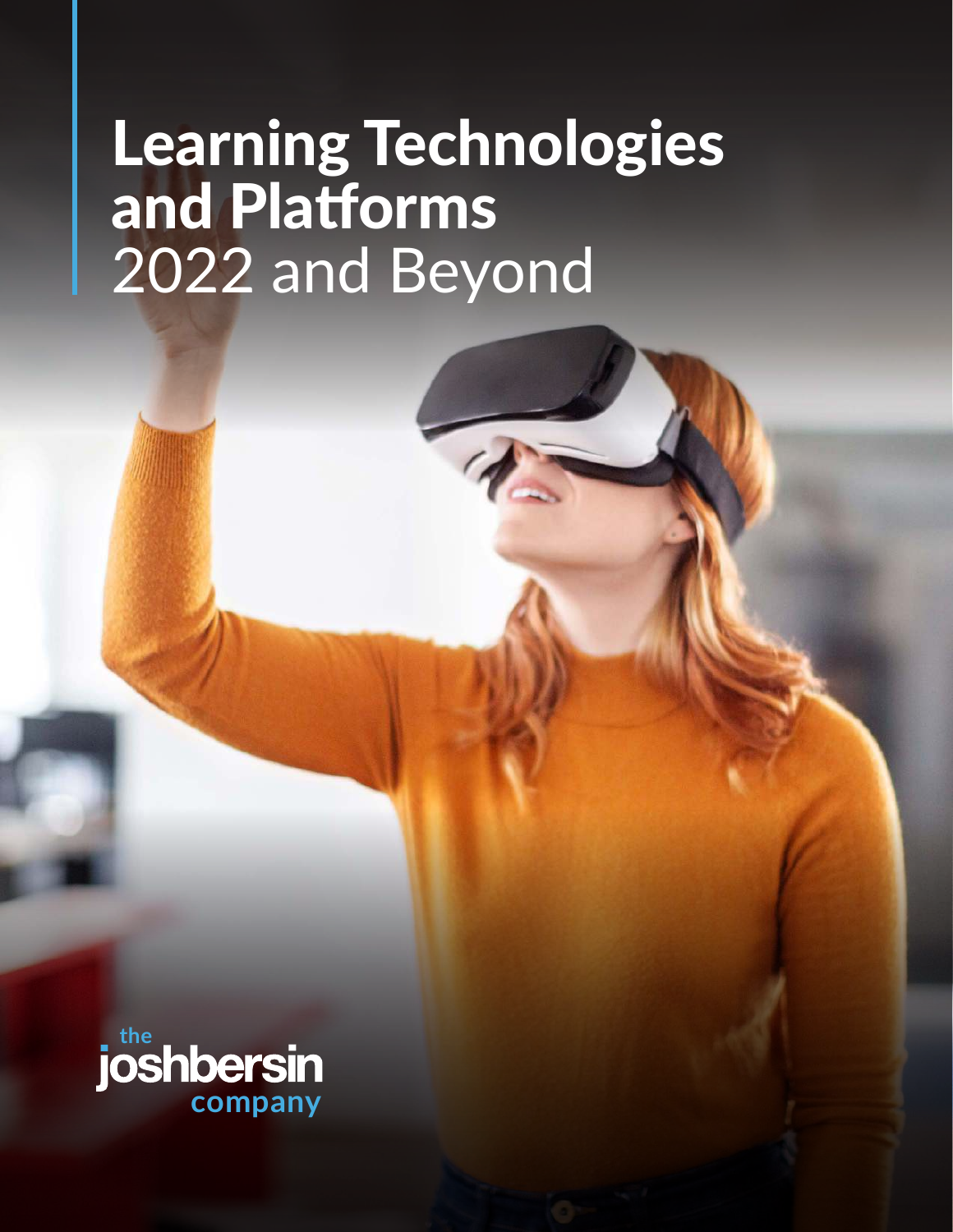### **Overview**

The corporate learning technology market is complex and constantly evolving (see Figure 1). In today's world—with video everywhere, ubiquitous social networking, and AI embedded in every platform—the learning and development (L&D) market has started to adapt. While there are many new technologies available (e.g., xAPI, creator platforms, skills taxonomies, cohort and collaborative learning platforms, online coaching, and mentor networks), most organizations are moving away from systems that deliver just training and toward those that also drive business capabilities. And this means coupling online education and learning with skills development, practice, experience, and mentors.

As most L&D professionals know, there are dozens of diverse ways to train people, and each method can be used for different purposes. While we want dynamic and compelling digital experiences, we also want access to experts, projects, developmental assignments, and support tools to help employees continuously develop and grow. In 2022, corporate learning is building systems that bring these approaches together in compelling and productive ways.

### **Keeping Up with the New State of L&D**

Driven by this continuous innovation, L&D departments now have access to a variety of learning resources. We've found that the average company has around 22 different L&D tools and platforms, and this is not surprising. In many ways, the L&D tech stack is as complex as almost any other area of HR, including recruiting, which is similarly fragmented.

For vendors, keeping up with this rapidly developing market is a challenge. Most vendors who try to "do everything" often fall behind. Saba, for example, tried to build competencybased learning, performance management, and development tools, but it could not keep up. Cornerstone, PeopleSoft, Oracle, and SAP have all tried to build or buy all the pieces, but the ever-changing market makes it difficult for any one company to take the lead. This is because corporate training is one of the most creative, innovative technology markets in the world, and great companies are always adopting new tools. The metaverse is another new example: We now have virtual reality (VR) and augmented reality (AR) training available in many forms. Every time a new technology is invented, someone tries to use it for education and training.



#### **Figure 1:** The Evolution of Corporate Learning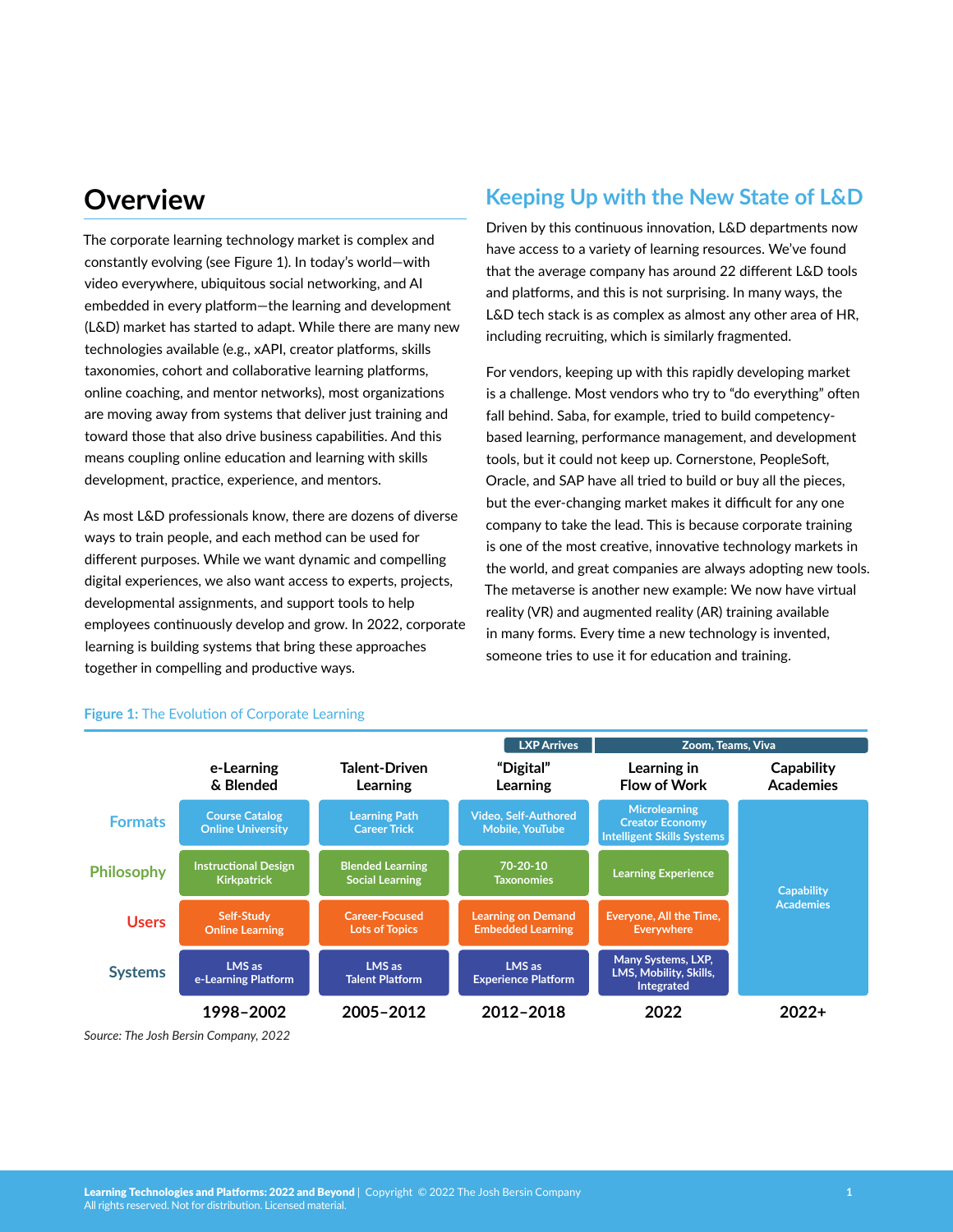Consider VR, AR, and the use of creator economy tools like TikTok and YouTube, activity streams like Twitter, cohort collaboration like Microsoft Teams, and video tools like Zoom, Webex, and Google Workspace. Every one of these tools is used for education and training, and this does not even include the tools available for video content indexing, translation, assessment, and prescriptive learning.

You will want to create a learning infrastructure that pulls the different pieces of the tech ecosystem together to help learners build needed skills and capabilities for the future (see Figure 2). This learning infrastructure will form the backbone of your overall learning strategy.

### **Choosing a Learning Strategy**

Your training department (or function) is going to have to make a lot of choices. You will have to decide how much self-study, video learning, face-to-face instruction, and other modalities you'll use. Do you want people to be certified or credentialed, and if so, how will you determine the criteria? Will you want people to develop and share content internally? Will you want to include online books and reference materials? How about the use of coaches, mentors, or peers? Do you want to build career models and associate learning with the various career paths you develop? Will you build capability academies to focus on strategic functional or business areas?

The decisions you make will impact which vendors, tools, and tech you use, and each organization will have its own unique approach. In fact, we've visited and worked with hundreds of L&D organizations, and no two are the same. Some are highly centralized and structured. Some are highly decentralized and run by business unit or functional leaders. And the best will have a blend of both, using what we call a "federated" structure.

And, of course, each company has its own enterprise resource planning (ERP), human capital management (HCM), payroll, and other employee systems. So, the L&D "stack" has to fit into all of this. One point worth mentioning is all major ERP vendors have learning platforms. None of them are complete, nor will they ever be. Therefore, if you do decide to use the learning management system (LMS) or learning experience platform (LXP) provided by your core HR vendor, just remember that it won't be enough. The specialized providers will do more, and you'll want to look at them.



#### **Figure 2: Learning Infrastructure**

*Source: The Josh Bersin Company, 2021*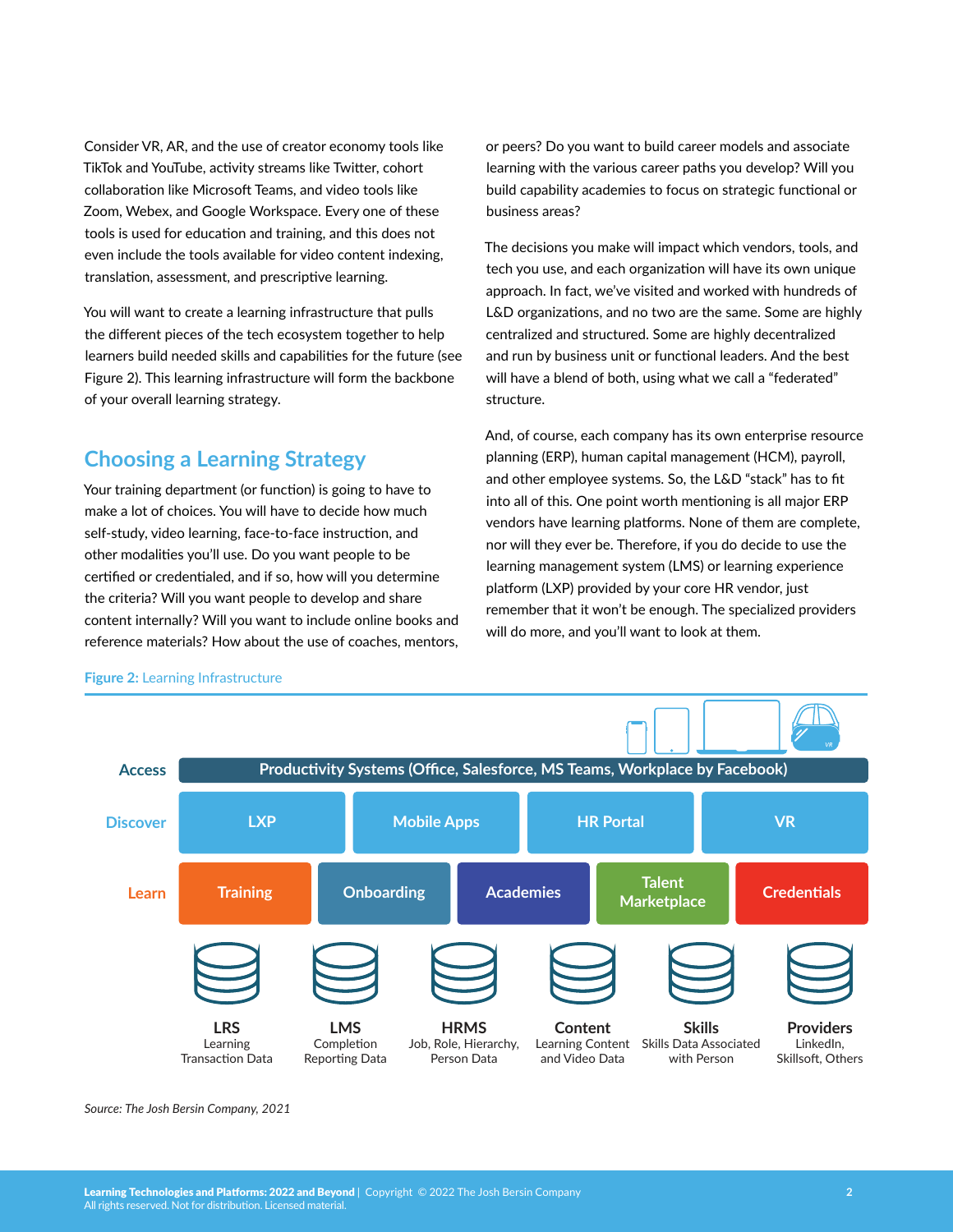### **Getting Started**

Effectively managing all these L&D technologies is challenging. To get you started, this report begins by breaking down all the layers of the L&D tech stack, which will enable you to understand all the programs, tools, and frameworks you need to consider. We then explain how L&D technology fits into the larger architecture of HR technology, which includes many areas (e.g., skills ontology or the talent marketplace) that touch on L&D. Once you are more comfortably positioned in this landscape, we then explain the various categories of L&D technology and platforms and list a few of the important vendors in each. Finally, we present an eight-step process on how to operationalize an L&D stack that will work within your own company.

Our courses in the Josh Bersin Academy and the SuperClasses offered as part of our corporate membership program will give you more details. We are here to advise, consult, and help you with your strategy. If you read this report and use the rest of the articles, podcasts, and help provided in our membership program, you'll become an expert. And this will help you grow your company's impact, grow your own career, and make your employees happier than ever.

If there's one thing we've learned over the years, it's that employees value learning as much—if not more—than money at work. So, if you create a fantastic learning experience and a scalable easy-to-use L&D technology stack, you'll be giving your company a critical competitive advantage.

### **The L&D Tech Stack: Breaking It Down**

When choosing an L&D technology stack, there are essentially five "layers" of tools and platforms to consider. Our market overview begins at the bottom and moves up. We recommend referencing Figure 3 on the following page as you read about the different layers.

**Learning Data Layer**. The Learning Data Layer is at the bottom of the stack*.* If you think your general HR data streams are complicated, the L&D data set is even more so. We've engineered and worked with many L&D systems, and the data structures are complex, voluminous, and important. In

fact, as you get deeper into skills-centric learning, you're going to want L&D data streams as rich and interactive as the web data streams you get from your external website. Why? Because people use many different learning platforms, and each platform collects its own set of data. At some point, you'll want to bring this data together—both to understand what content is useful and to see why some programs fail and others succeed, what people are and are not learning, and what skills you have in your company.

Most large companies have a learning architect who looks at the data. While it may seem like a lot of effort, this work is critical. Companies spend tens of millions of dollars to build, buy, and curate learning solutions, and without good data you never know what's working, what's failing, and how to make the experience better. Now that we have systems like LRS (learning record store) products that track and store xAPI statements, we can look at user behavior in detail and see who's doing what, how well they're learning, and the impact of this activity on their engagement, growth, and overall business results.

As new delivery technologies like VR, AR, and real-time video learning expand, you'll have a massive data set to analyze. VR vendors like Strivr, for example, can show you if a student avoided looking at another employee directly, was afraid or intimidated by a certain activity, or may simply not understand a concept because of their movements or physical dynamics. This type of data set will soon become critical to the analysis of your learning programs, demanding the use of xAPI and a robust data layer in your stack.

**LMS Layer**. Above the Learning Data Layer is the LMS Layer. This is where you schedule, administer, track, and manage all your curricula, programs, courses, and learning objects. Years ago, we thought the LMS did everything, but we know now that it doesn't. Today's LMS is a big fancy "ERP system of learning" that essentially "manages" the process. It includes business rules, e-commerce, learning programs and packages, and many features to help you add, delete, version, and manage content. And the LMS often includes scheduling and old-fashioned things like resource management (is that classroom available?).

**Program Layer**. Above the LMS Layer is the Program Layer or what we used to call the learning delivery system. This is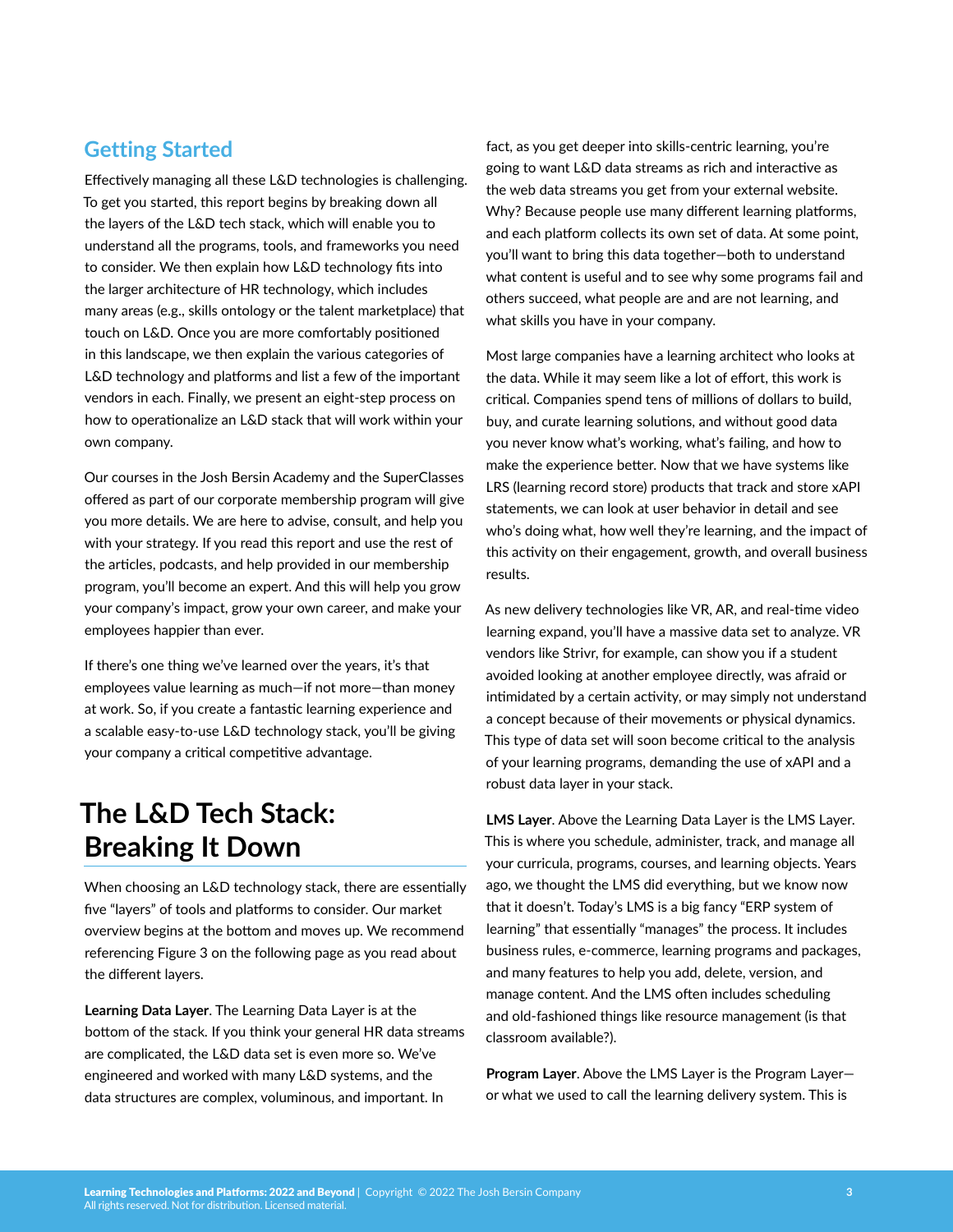#### **Figure 3:** The L&D Tech Stack



*Source: The Josh Bersin Company, 2022*

where you worry about how the program is structured, what role instructors play, how the collaboration works, and what types of interactions, assignments, submissions, practice, labs, or simulations you'll need. No platform does all this well. And despite the many good "program management" platforms on the market, when you find one you like, you'll also find something it doesn't do. But that's why we call it a "layer."

Many platform vendors start their business as learning program systems (they build a new way to deliver training, mix media, or integrate instructors or mentors into the process). Over time, these vendors tend to build more LMS features into their systems, some of which may integrate or conflict with your LMS.

**LXP Layer**. Above the Program Layer is the LXP Layer or Learning Discovery Layer. This is where the talent intelligence system (or skills taxonomy) fits in. Employees need a way to find, search, and discover the right learning program—that is, which courses, programs, and materials they need. Our past approach was to let people browse a course catalog (like a

university), but this never worked. And just having employees search on their own is no good either because most companies have dozens of courses with similar names. So, we need an intelligence system that arranges, recommends, and organizes learning content into paths and curricula. This is typically done in an LXP, and some amazing options exist.

**Access Layer**. Finally, above the LXP Layer is the top layer known as the Access Layer or Presentation Layer. This is where you find, discover, or access learning right in the flow of work. You can let people log directly into the LXP, or you can arrange the programs into a portal and create an online university, a functional academy, or even expose the content in your talent marketplace or employee portal. Now that we have learning in the flow of work tools (this space has come a long way), they can be accessed through Microsoft Teams, Slack, Salesforce, or just about any other system your employees use (e.g., the call center system, the nurse scheduling portal).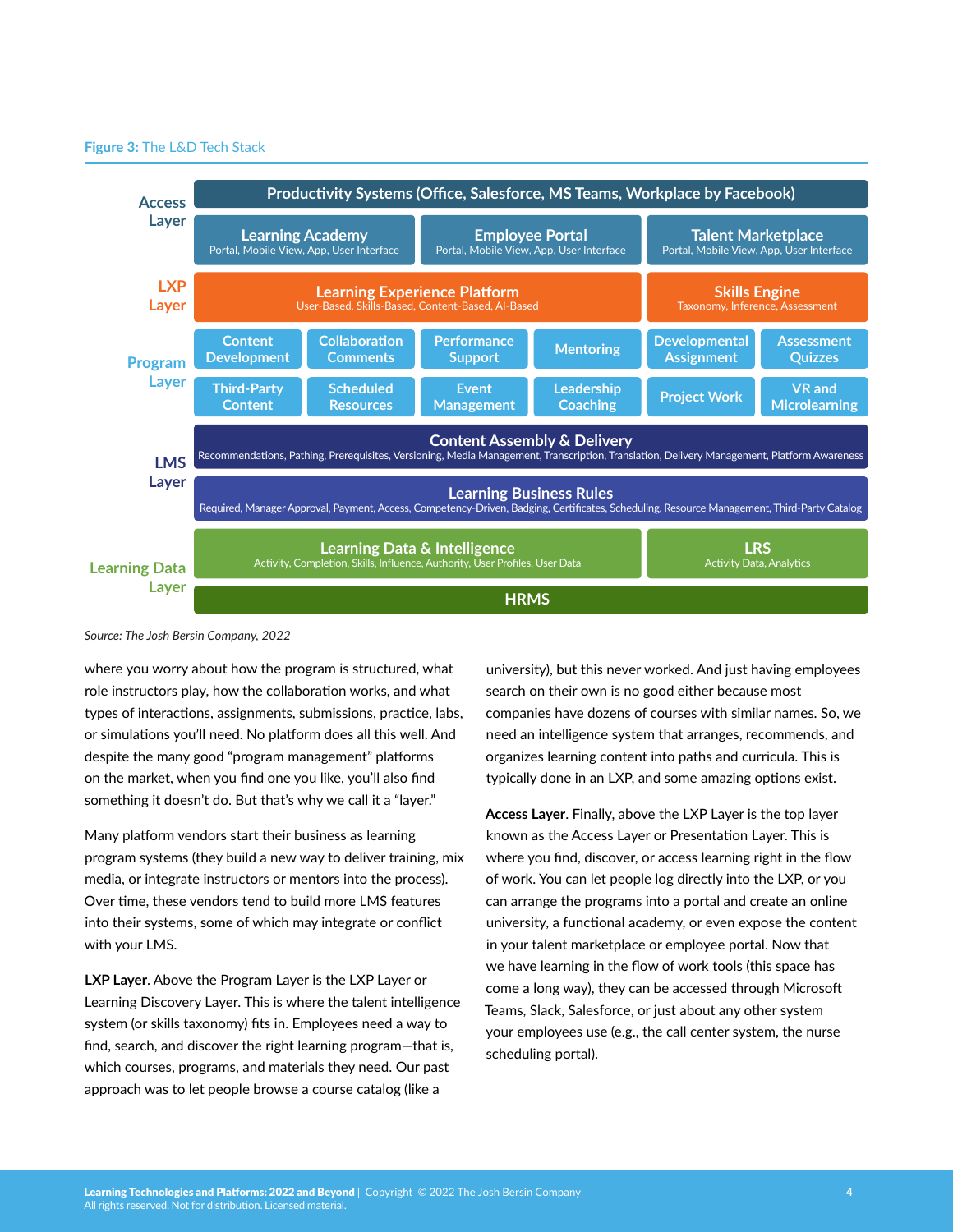### **L&D in the Context of HR Tech**

This L&D technology fits into a bigger architecture—the top-to-bottom HR technology stack. HR technology (see Figure 4) includes employee recordkeeping, payroll, benefits, wellbeing, performance management, succession management, many forms of employee communications, and a wide range of recruitment tools (like the stack of L&D tools).

Note the Talent Intelligence Data & Applications Layer in the figure below. This supports the organizational need for a skills ontology to help source, assess, and recruit candidates. And, more recently, HR technology began incorporating the talent marketplace, a platform for learning and internal career management that touches L&D on one side and recruitment on the other.

While L&D technology is complex and has many notable features, it is rapidly evolving into the new world of talent intelligence. Systems that collect, categorize, and infer skills (i.e., the talent intelligence platforms) are becoming standardized in companies, making it easier than ever to decide "who needs to learn what" and who has skills that could be useful for new or different jobs (see Figure 5 on the following page).

We have several research studies $^{\rm 1}$  and an in-depth podcast $^{\rm 2}$ that describe the importance of the skills taxonomy. Suffice it to say that this intermediate layer of technology has an enormous impact on your L&D toolset, and it has similar importance to recruitment, internal mobility, and eventually pay and rewards.

#### **Figure 4:** HR Technology (2022 and Beyond)



*Source: The Josh Bersin Company, 2021*

*<sup>1</sup> The New World of Talent Mobility: Flexibility Rules and The Rise of the Talent Intelligence Platform,* Josh Bersin and Kathi Enderes, PhD/The Josh Bersin Company, 2021. *2 "*[What Is a Skills Taxonomy Anyway? Understanding the Market for SkillsTech](https://joshbersin.com/podcast/what-is-a-skills-taxonomy-anyway-understanding-the-market-for-skillstech/)*," Josh Bersin/ The Josh Bersin Company, April 18, 2021.*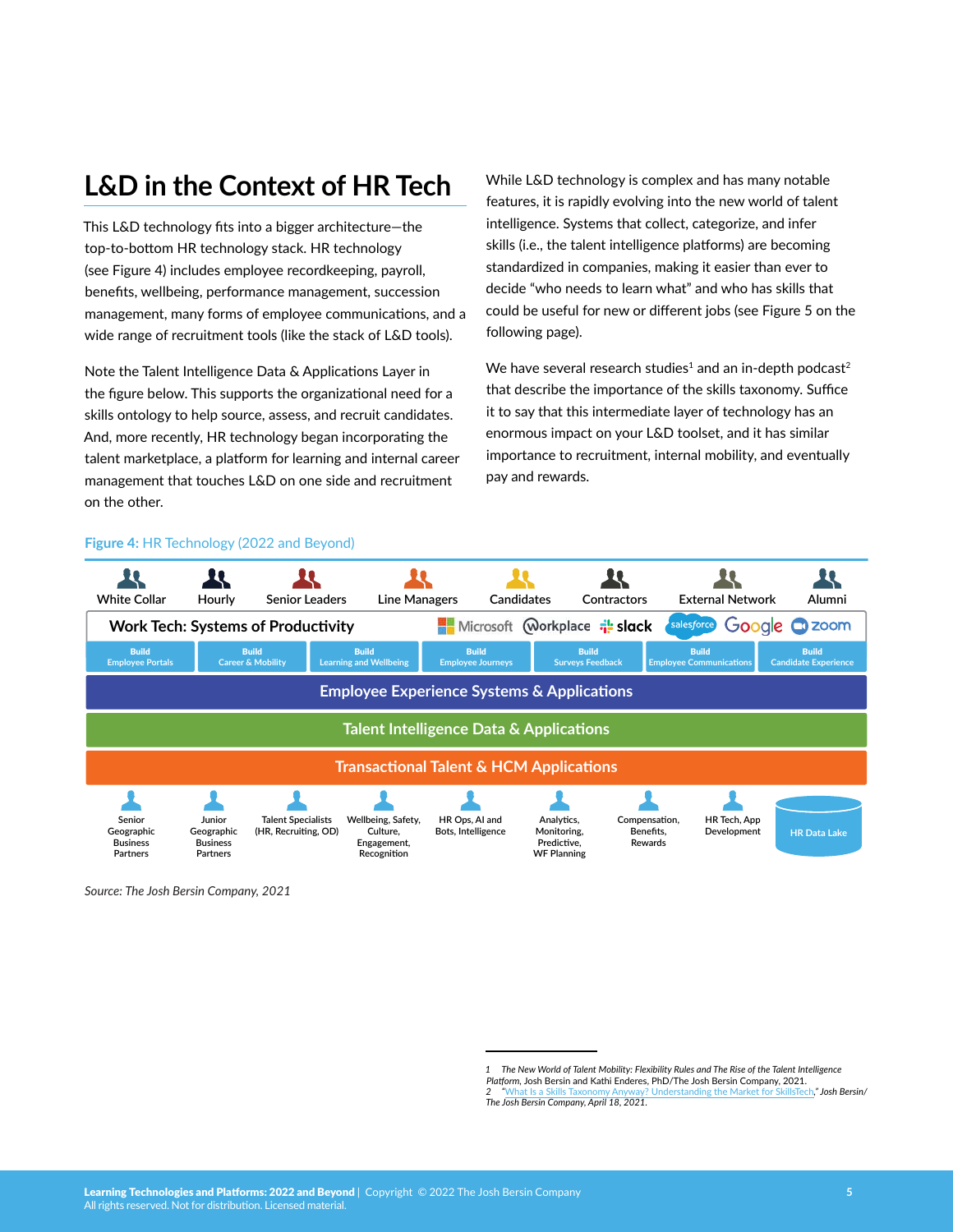#### **Figure 5:** The Talent Intelligence (Skills) Layer



*Source: The Josh Bersin Company, 2021*

## **Learning Management Systems**

Learning management systems are the core administrative platforms for managing, tracking, scheduling, and administering all forms of training. These systems typically include resource management (scheduling events, reserving rooms, or books), curriculum management (prerequisites, pathways), management approval, e-commerce (for educational products and training sold to customers or partners), content management (use/reuse of content, videos, or assets), assessment (testing, scores), credentials (badges, certifications), and integration with many forms of content. Mid- to large-size companies need LMS platforms to manage all forms of training, and we consider these platforms a mandatory part of a company's HR technology stack.

### **Adobe Captivate Prime**

Adobe Captivate Prime is one of the most highly configurable and customizable LMS platforms on the market. Built on the Adobe technology base, it can be fully customized to fit into any website and lets companies build LMS applications for employees, customers, channel partners, resellers, or other stakeholders with a fully "liquid" interface that can be highly tailored and completely modified as needed. Like Totara, it is an HTML-enabled LMS with total configurability.

# **Bridge (LTG)**

Bridge is one of the most well-designed LMS platforms for mid-size companies. It was built as an independent platform (now owned by LTG) with an advanced social system and employee experience platform. While many customers use Bridge for its learning features, it is also an integrated talent management application that can be used for performance management, collaboration, and general employee management.

## **Brightspace by D2L**

Brightspace by D2L (previously Desire2Learn), a comprehensive LMS built to support academic education, includes many technologies for collaboration, authoring, and end-to-end learning management. Associations and other nonprofit organizations also find the platform to be particularly useful.

# **Cornerstone**

Cornerstone is the world's largest LMS and integrated talent management software company and includes the acquired companies Saba, Halogen, Grovo, and others. Cornerstone, founded more than 20 years ago, has deep levels of functionality for all aspects of compliance and curriculum management and is often used for talent management. The company's recent new product Cornerstone Xplor is an LXP and includes an integrated skills taxonomy. Prior to Workday's introduction of Workday Learning, Cornerstone partnered with Workday (and ADP), but it is now an integrated platform provider.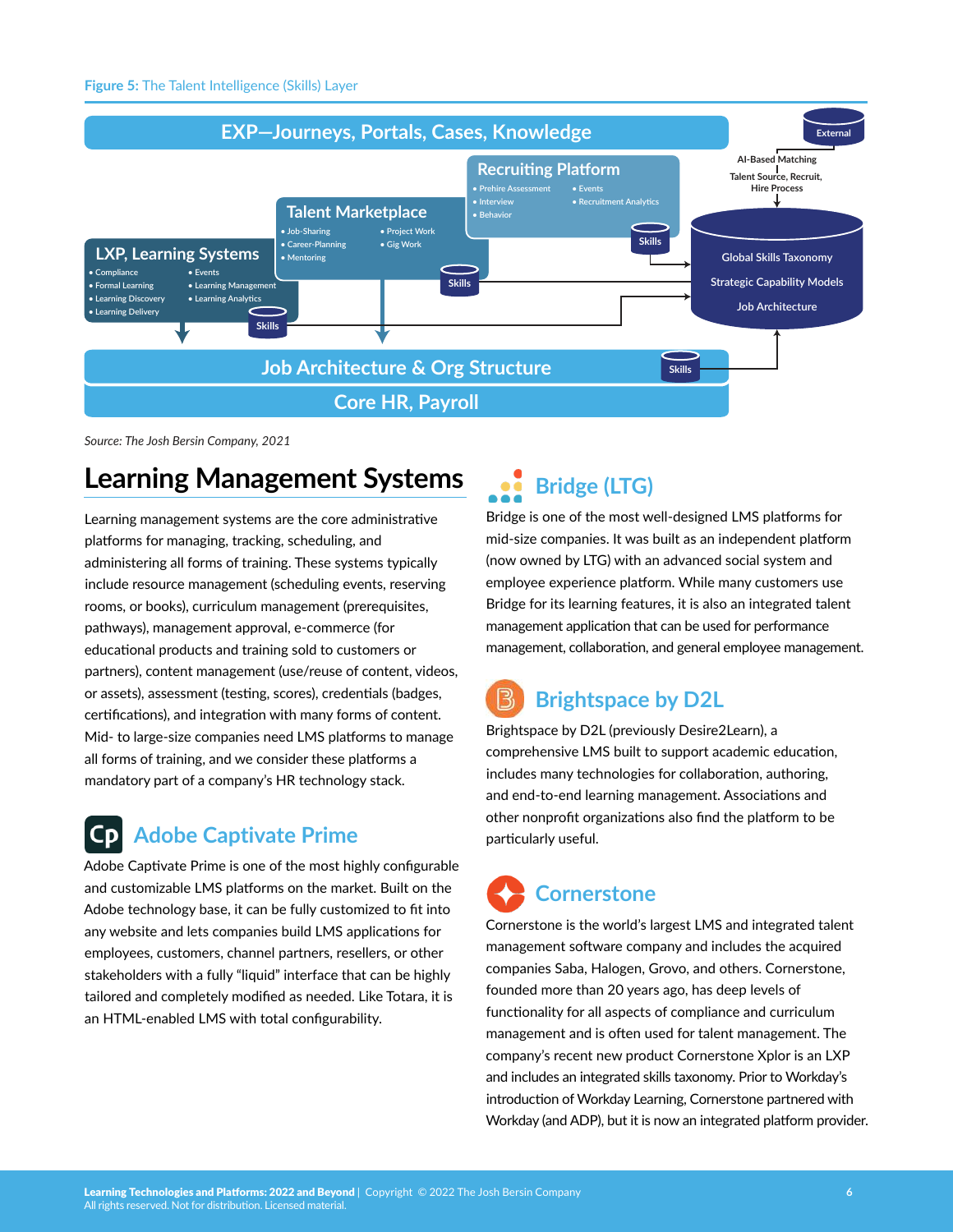#### $\mathbf d$ **Docebo**

Docebo is now one of the largest and fastest-growing LMS platforms on the market. The company's product was designed to manage training as a "product" and is widely used for customer education, channel training, sales and service training, and other "training as a business" applications. It includes nearly all the features of other LMS systems as well as an integrated video authoring system, analytics platform, and in-depth social system.

### **HealthStream**

HealthStream, which started its business as a healthcarefocused learning management company, now offers clinical certification, credentialization, and a wide variety of healthcare-related administrative services for large healthcare providers. HealthStream Jane is a digital assistant designed to help nurses and other clinical professionals learn about and better manage various patient outcomes.

# **Intellum**

Intellum is an LMS designed for customer training, training as a product, and revenue-generating applications of e-learning and content delivery. The company has developed an entire methodology and set of services to help companies build out customer education and customer training businesses, which are typically different and separate from internal training management.

# **LearnUpon**

LearnUpon is a robust end-to-end LMS that includes authoring tools used by mid-market companies to build internal and external learning solutions for employees, customers, and prospects. The Irish company was founded to make LMSs easy to implement, use, and operate.

# **SAP Litmos**

Litmos (now owned by SAP) is a full-function LMS originally designed for customer and partner training and now widely used by mid-size companies for many learning applications. The LMS was built in conjunction with many content offerings, so it's designed for e-learning and integration with Salesforce and other systems and is deeply integrated into SAP platforms.

# **SumTotal**

SumTotal is one of the more mature and high-functioning LMSs on the market. Its origins go back to early LMS products, and the platform is widely used for compliance, global training management, and many forms of career and curriculum management. SumTotal is now owned by Skillsoft, so it is integrated with Percipio (Skillsoft's LXP) and includes many features that are integrated with the Skillsoft content platform.

 **Totara**

Totara is a sophisticated, highly scalable LMS built on Moodle (an open source platform). Totara is highly configurable and can be totally customized to meet the user experience demands of any organization. The functionality includes most LMS features as well as advanced features for customer training and revenue-generating training. Totara is particularly useful for smaller-budget large companies or organizations that want a fully customized solution.

# **Valamis**

Valamis is a highly scalable learning platform designed for many complex and content-driven learning applications sold as an integrated system with consulting from Valamis. It includes many advanced features for learning management, content management, video management, user profiling, and integrated indexing of documents and other corporate sources of data.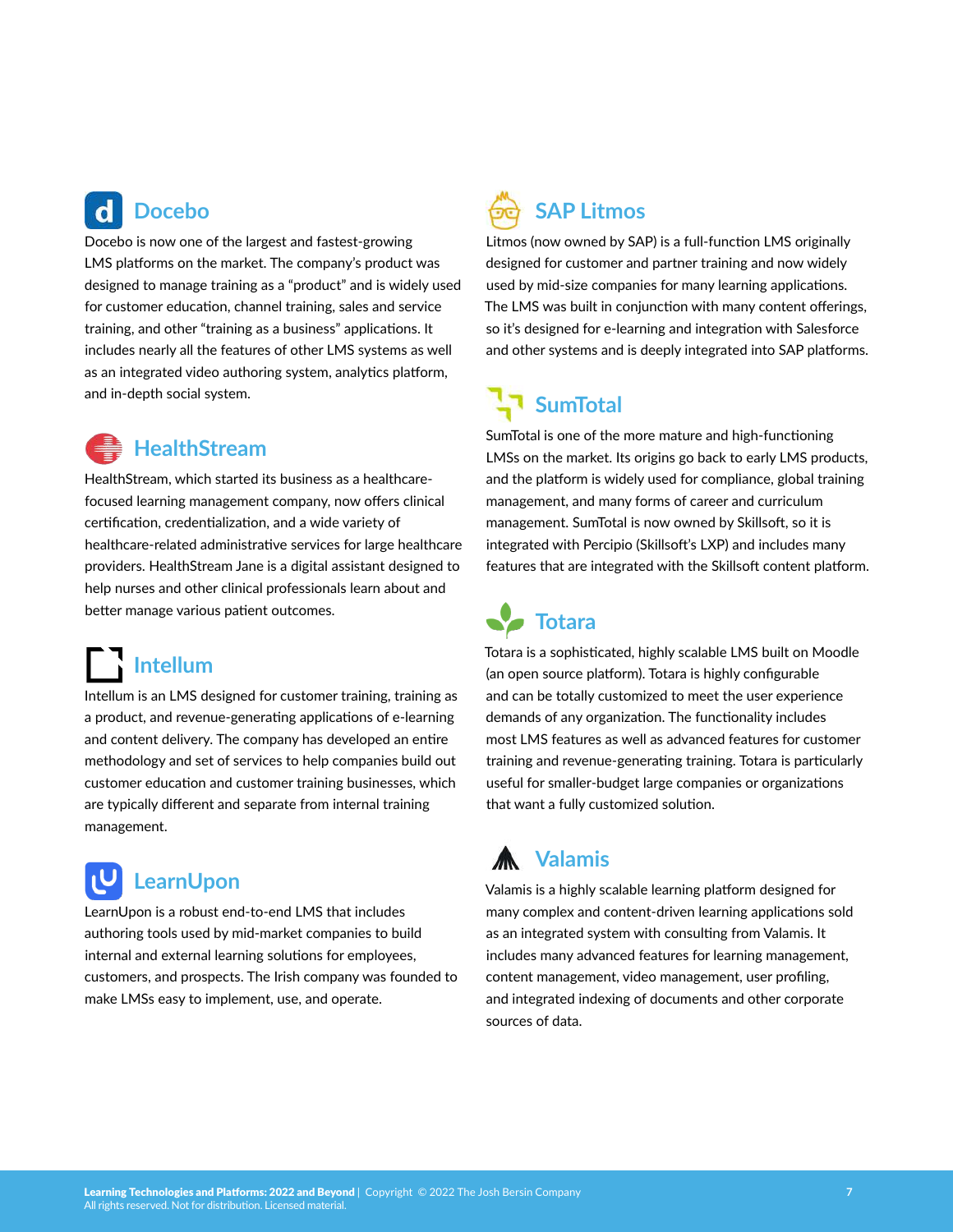### **Learning Experience Platforms**

Learning experience platforms make up the portals, discovery systems, and integration points for most employee learning applications. These tools have replaced the LMS as the primary interface to learning for most companies, and they offer features to find, arrange, publish, recommend, and comment on learning. LXPs do not have features for authoring or content development, nor do they have features to manage complex learning programs—but they have become a vital part of an employee finding and recommending learning, and they are becoming important systems of record and skills databases for many companies.

# **Degreed**

Degreed is a pioneer in the field and the largest LXP provider in the market. The company offers integrated learning discovery, learning paths, a skills taxonomy, and features to find experts and credentialed people as part of the LXP. Degreed acquired Pathgather (early pioneer) and Adepto to build out a talent mobility offering. While not a talent marketplace, Degreed does integrate with most learning content providers and is an excellent solution for integrated LXP features.

# **EdCast**

EdCast is the second largest and fastest-growing LXP provider, offering most of the same features as Degreed, but with a more sophisticated skills engine, a skills design studio, embedded learning in the flow of work (browser plugins as well as a digital adoption platform), and a vast number of integrations with ERP, customer relationship management (CRM), and other platforms. EdCast is often viewed as a more advanced LXP platform than others, based on its roots as a technology-focused company.

# **LinkedIn Learning Hub**

LinkedIn Learning Hub is a new LXP provided by LinkedIn. Initially, it is being marketed as a free offering to gain traction, and it includes many of the core features of learning discovery, search, pathways, and self-publishing. Its skills taxonomy features are still in development, and it includes out-ofthe-box integrations with LinkedIn Learning content, Skillsoft, Udemy, and others.

# **Microsoft Viva Learning**

Viva Learning, Microsoft's new LXP and integrated learning in the flow of work offering, is likely to become a market leader in the next few years. Viva is a set of employee experience modules that are built into Microsoft 365 and Teams, so Microsoft Viva Learning is likely to be used out of the box by most Microsoft customers. Like other LXPs, it integrates with hundreds of content providers and includes a comprehensive integration with Microsoft Teams (recommending content, enabling collaboration and discovery, and more).

# **Percipio**

Skillsoft's Percipio is the company's new flagship learning platform designed to compete with most LXP platforms but primarily focused on Skillsoft content.

### **o Wisetail**

Wisetail is an enterprise and corporate learning platform originally designed for video-sharing and content distribution. It is now a full-fledged LXP with many LMS features and is widely used by mid-market companies and retail organizations.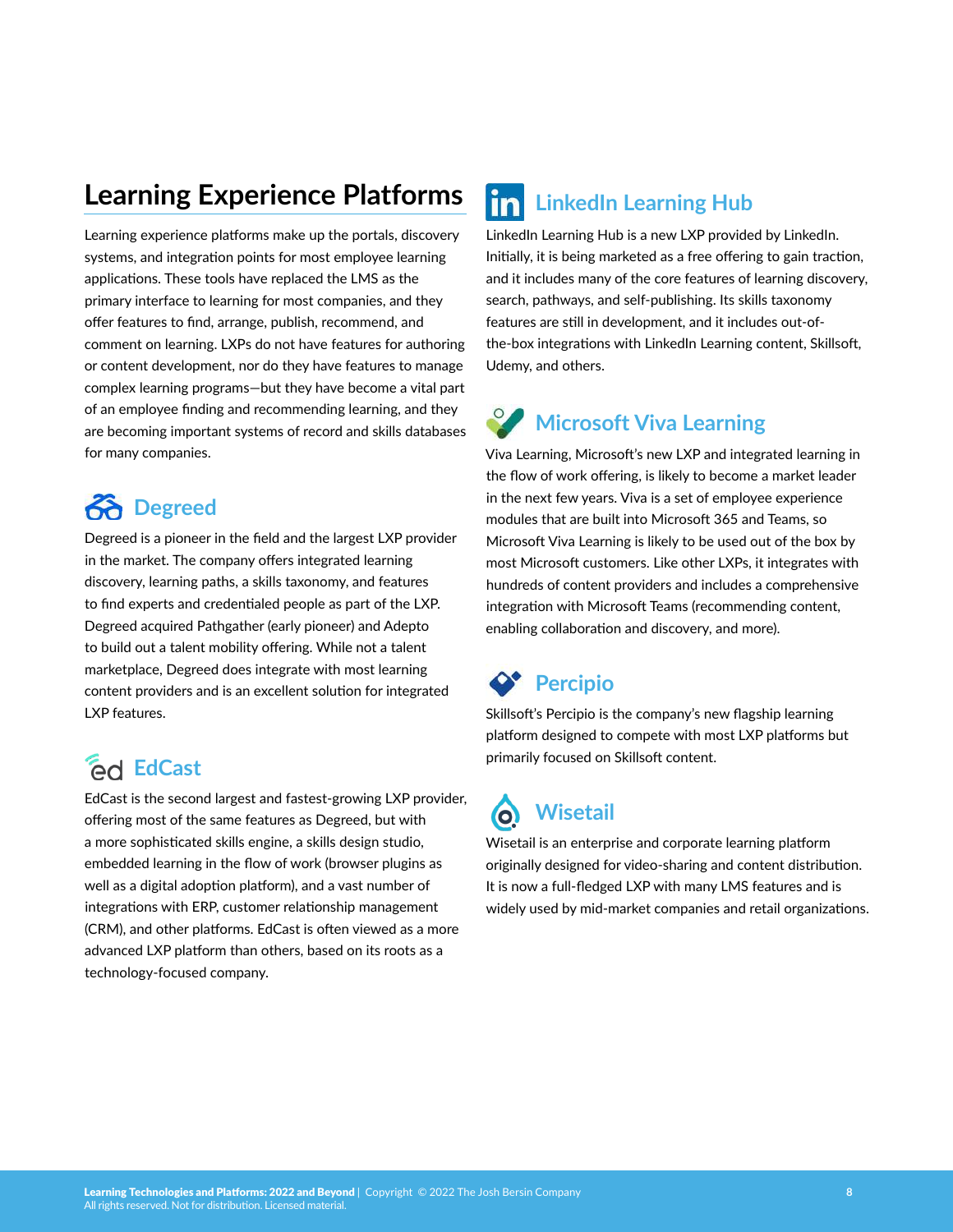## **Specialized Learning Platforms Learning Content Providers**

Specialized learning platforms offer learning programs and content for specific and/or unique employee populations or use cases.

# **Allego**

Allego is a similarly unique learning platform focused solely on sales. Salespeople need soft skills training, as well as product education, competitor information, special stories, and objection handling support as products and markets change. To support the needs of larger sales teams, Allego's platform manages many forms of training, support, and subject matter expert authoring.

# **Kahuna**

Kahuna is a specialized but important platform designed to manage operational training. Many companies (energy, oil, and gas, manufacturing, healthcare, repair and service) need to carefully manage each employee's certifications, skills, and credentials. These employees need to be trained, certified, and observed (by a preceptor) on equipment, procedures, safety protocols, and much more. As equipment and processes change, they need to be "recertified" or they will "fall out of compliance." Kahuna does this exceedingly well.

# **Modal**

Modal is an exciting new cohort-based platform for developing complex skills. It includes self-study, instructorled learning, mentoring, teaching assistants, and cohort-based assignments. The company offers in-depth courses in data science and many other topics in the near future.

## **NIIT**

NIIT, one of the world's most advanced and successful L&D consulting and technology companies, can build or configure its learning platform to deliver custom solutions for just about any L&D challenge. It can also build world-class content, simulations, assessments, VR, and other forms of training.

Thousands of content companies sell courses, programs, certifications, and trainings in leadership, management, technical topics, professional domains, and all areas of safety, compliance, diversity, and HR. While many of these companies are end-to-end libraries of content, others are more specialized. We recommend that organizations looking for a learning content provider initially license a general library of IT and technical topics and then focus their budgets on specialized providers that address their own companies' needs.

# **Coorpacademy**

Coorpacademy is a specialized library of leadership and management content sold as an integrated solution. Its content is highly designed and leverages stories from many business leaders.

# **Coursera**

Coursera is an end-to-end learning content company that began as a massive open online course (MOOC) focused on publishing content from educational institutions. Its content, which is primarily authored by university faculty and wellknown experts, tends to focus on technology, digital skills, engineering, and other hard skills. Coursera's courses are free to end users, and the company has a business offering that includes reporting, certification, and skills-based learning.

# **CrossKnowledge**

CrossKnowledge, owned by Wiley, is a specialized library of leadership, management, and other topics sold as an integrated solution throughout Europe and other regions of the world. The platform is also well known as an enterprise LMS with many advanced features for collaborative learning, career pathways, and access to Wiley books and printed material.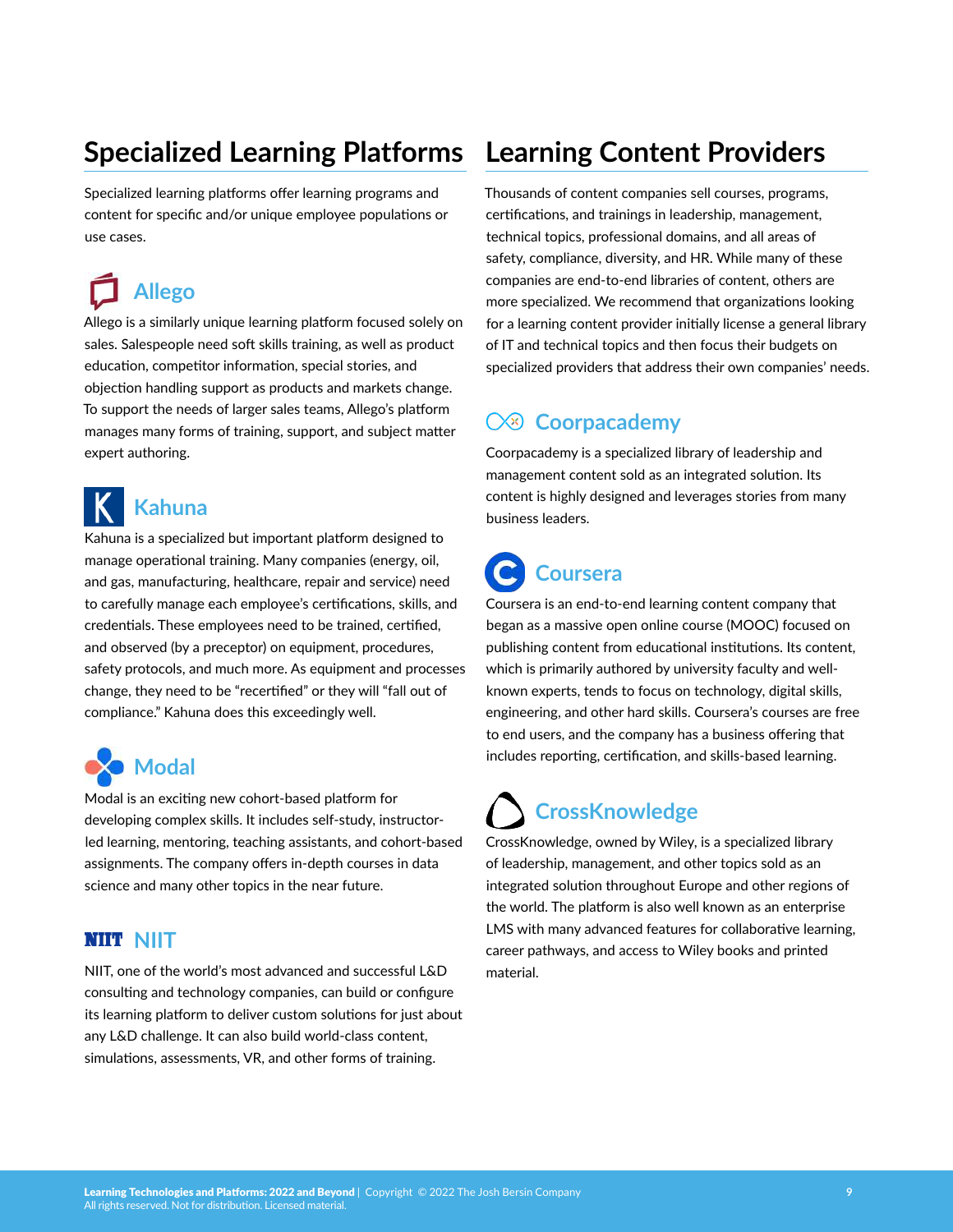#### em  **Emtrain**

Emtrain is a video and assessment-driven learning company focused on diversity, inclusion, compliance, and management training. The company offers highly interactive online learning and benchmarking tools to help make diversity, equity, and inclusion (DEI) training meaningful, actionable, and effective.

# **getAbstract**

getAbstract is the leader in a big market for online books, book summaries, article summaries, and other published material. The company has built a large and vibrant business selling this licensed material and should be considered an important add-on to any large learning solution.

# **LinkedIn Learning**

LinkedIn Learning has a wide variety of video-based courses on topics ranging from IT and technology to leadership, management, and professional skills. It is one of the larger providers and covers a wide range of topics; however, its platform is limited in scope, and all courses are in the same video format.

# **O'Reilly Learning**

O'Reilly is a book publisher that has pioneered the industry of education, books, and support materials for software engineers, engineering managers, and technologists. The company offers a vast library of technical publications and educational materials, and its learning platform is now widely recognized as one of the most up-to-date and advanced sources of technical education, articles, support, and labs.

### **Pluralsight**

Pluralsight, one of the industry pioneers, is a leading provider of courses, certificate programs, assessments, and ongoing support for technical professionals, software engineers, engineering managers, and other digital professionals. The company is well known for its comprehensive skills assessments and multiple forms of education for digital and engineering professionals.

 **Skillsoft**

Skillsoft offers one of the widest ranges of content, including IT, cloud engineering, soft skills, leadership, food safety, compliance, and diversity, among hundreds of other topics. Skillsoft packages its content in libraries and learning paths, regularly including live events and other content offered by experts. Skillsoft also offers a vast library of online books (Books24x7) to complement its courseware and partners with *MIT Sloan Management Review* for executive development.

### **Udemy**  $\blacksquare$

Udemy is a leader in today's large learning marketplace. The company offers a wide range of expert-authored content on leadership development, technology skills, cloud engineering, and professional business. Udemy Business, the company's flagship library of licensed content for business buyers, comprises the most highly rated (and specialized) content from its vast marketplace.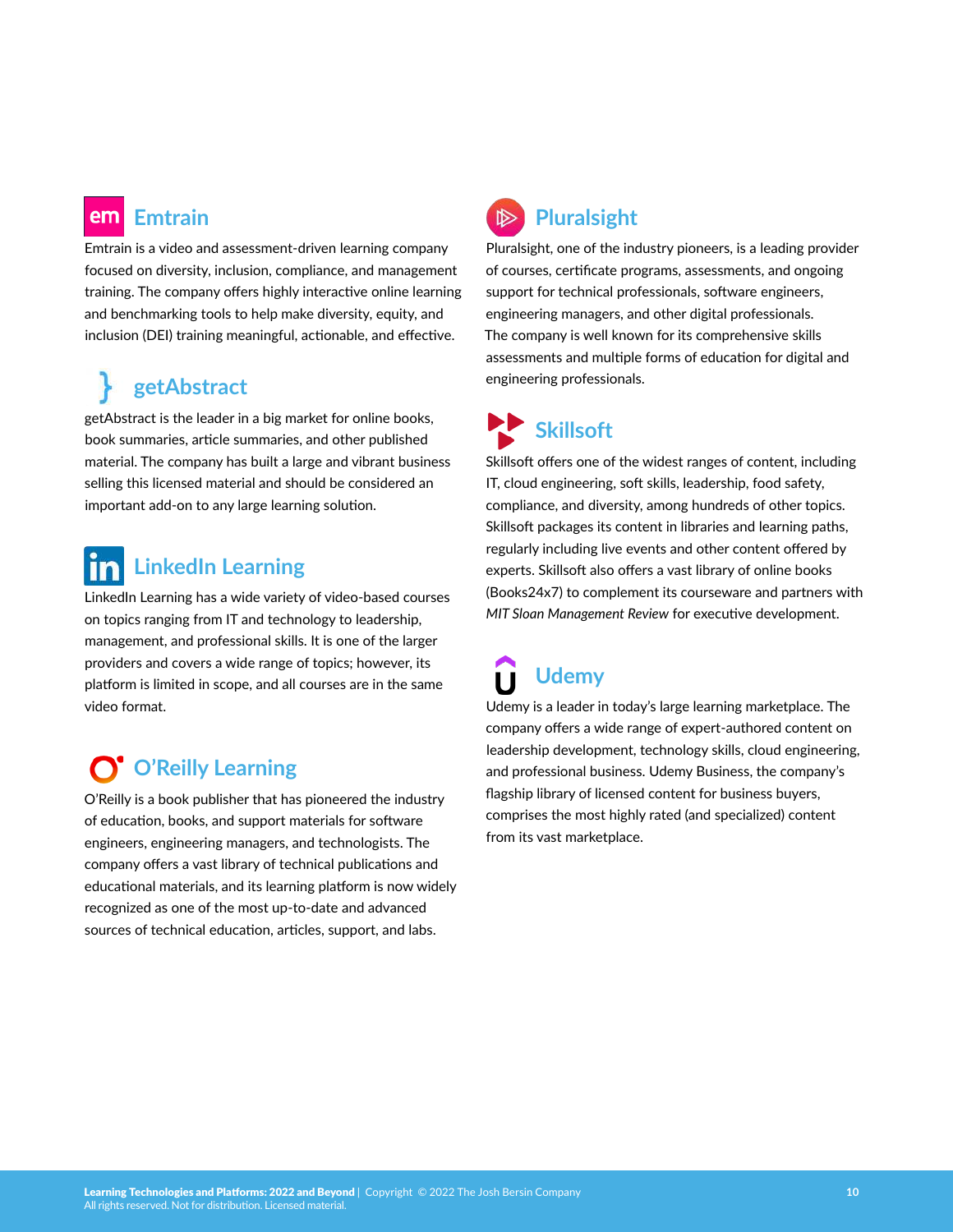### **Learning Creator Tools and Platforms**

Learning creator platforms provide employees or learning teams with the opportunity to create their own customized learning content. Doing so multiplies the expert reach from a small learning team to include all employees.

# **Articulate**

Articulate is the leading provider of full-function e-learning content development tools, including Articulate Rise, a complete platform for program delivery. Many companies standardize on Articulate for content development across all their developers, which allows them to share templates, graphics, videos, and other instructional design materials companywide.

### **Fuse Universal**

**thess Fuse UITVEI Sal**<br>Fuse is a powerful video-centric learning platform designed to let L&D leaders and employees build video content and share it among teams, workgroups, departments, and other cohorts to build integrated training portals in many subject areas. It was originally developed as a social platform for video learning but has become a global leader in self- and professionally authored content distribution in retail, hospitality, telecommunications, and other distributed industries.

### **Inkling**

Inkling, the industry leader in enterprise learning content management, provides a complete publishing system to build, version, distribute, track, and manage all forms of learning content. Using Inkling, companies can build a complete learning library that appears in written and instructional form, publishes beautifully, and can be updated at any time without republishing or redistributing content. It's a powerful tool for operational training, retail training, distributed documentation, and more.

### **360Learning** 360

360Learning is a complete collaborative learning platform, optimized for content development by L&D specialists, employees, and experts. It offers one of the most successful program environments for building courses, managing students, offering feedback, and certifying and skilling people based on expertise inside your company. It rivals and exceeds traditional learning platforms in engagement.

### **Coaching and Mentoring Platforms**

These platforms help connect people with coaches and mentors as well as enable the interaction and customary practices for the coaching and mentoring process.

# **BetterUp**

BetterUp is an industry pioneer and the leader in AI-enabled coaching. The platform lets employees assess their needs, find a coach, and interact in coaching sessions—all managed within the platform. BetterUp has thousands of trained coaches online, and the platform supports coaching for leadership development, wellbeing, sales training, and many other applications.

# **CoachHub**

CoachHub, which is similar to BetterUp, is building a large network of coaches and leveraging an AI-enabled matching system to help companies deliver low-cost coaching to supervisors, managers, and leaders around the world. The company has thousands of coaches in its network.

# **Chronus**

Chorus is a mentoring platform designed to help companies match mentors to students within a company or network. It is a successful product used by many large companies to manage their internal mentoring and coaching networks.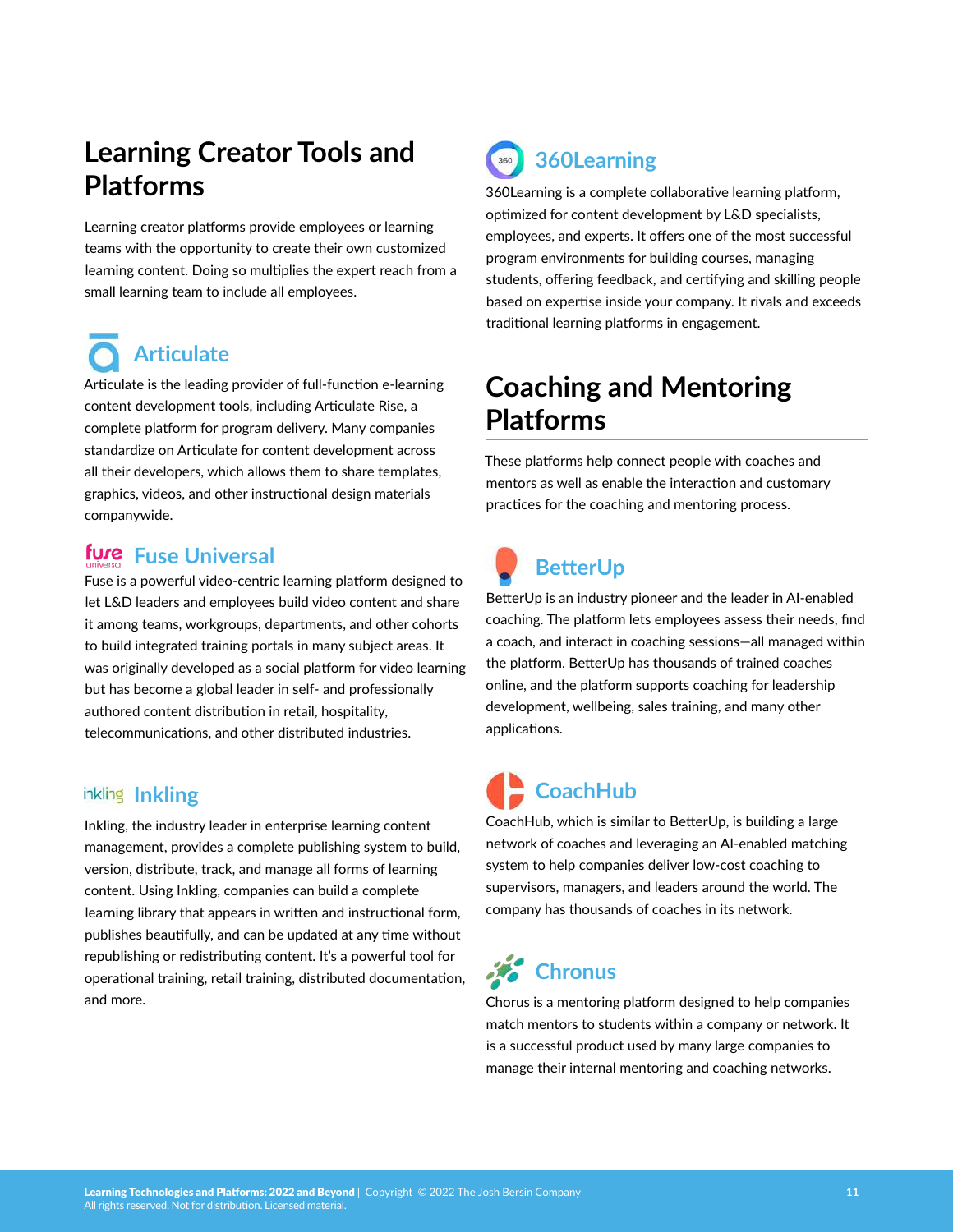# **Sounding Board**

Sounding Board is a coaching network and coaching platform designed for leadership development. The platform, developed by an executive coach, optimizes the coaching process for both the coach and the coachee.

# **Torch**

Torch offers a network of coaches and mentors in a platform designed for custom programs, leadership development, and other soft skills applications.

Other vendors in this market include Ezra (LHH), Coaching Zone (AIIR Consulting), CoachSource, Korn Ferry, and RHR (for C-level coaching).

### **Learning Program Platforms**

In most cases, learning program platforms are integrated learning systems built by content companies to support their clients. They are often spun out as separate platforms in response to customer requests for more features and customization. While learning program platforms have some of the elements of an LMS—and for many organizations, particularly those with sales teams, customer service teams, or internal academies, they can be the entire learning platform they do not have the robust business rules of an LMS, so in most larger companies they are used for specialized needs. What learning program platforms have in common are features for courses and curricula, path management, branching, exercises, and various interfaces for third-party content, custom content, or subject matter experts. They are often used for leadership development, professional education, or highly technical topics in which learners need to practice, submit exercises, or collaborate on projects.



Intrepid is a "high-stakes" collaborative learning platform often used for leadership development, soft skills, and PowerSkills programs. Like NovoEd, it leverages leader-led, self-study programs and can be configured in custom end-to-end programs for sales training, leadership development, and other high-fidelity custom programs.

# **NovoEd**

NovoEd is an integrated platform designed for leaderled, self-directed learning that is often used for leadership development and other PowerSkills. The company is a spinoff of Stanford University's executive education team, which built the platform for use with its executive education programs. NovoEd's platform offers self-study, events, exercises, leaderled collaboration, assessment, and badging.

# **Nomadic**

Nomadic (home of the Josh Bersin Academy) is a specialized platform designed for semisynchronous, cohort-based learning. Learners join scheduled programs, work through selfstudy experiences in teams, collaborate with each other, and leverage video, interactive exercises, a library of resources, and social networking. The platform includes learning journeys, badges, and easy-to-use compelling user experiences.

# **Torch**

Torch is an integrated platform for leadership development that builds on coaching, mentoring, and custom content you can add to build a coaching-centric leadership program for your company. Torch built its platform based on coachingcentric learning, acquired Everwise, and then developed an entire learning platform that embraces content, assessment, assignments, coaches, and mentors.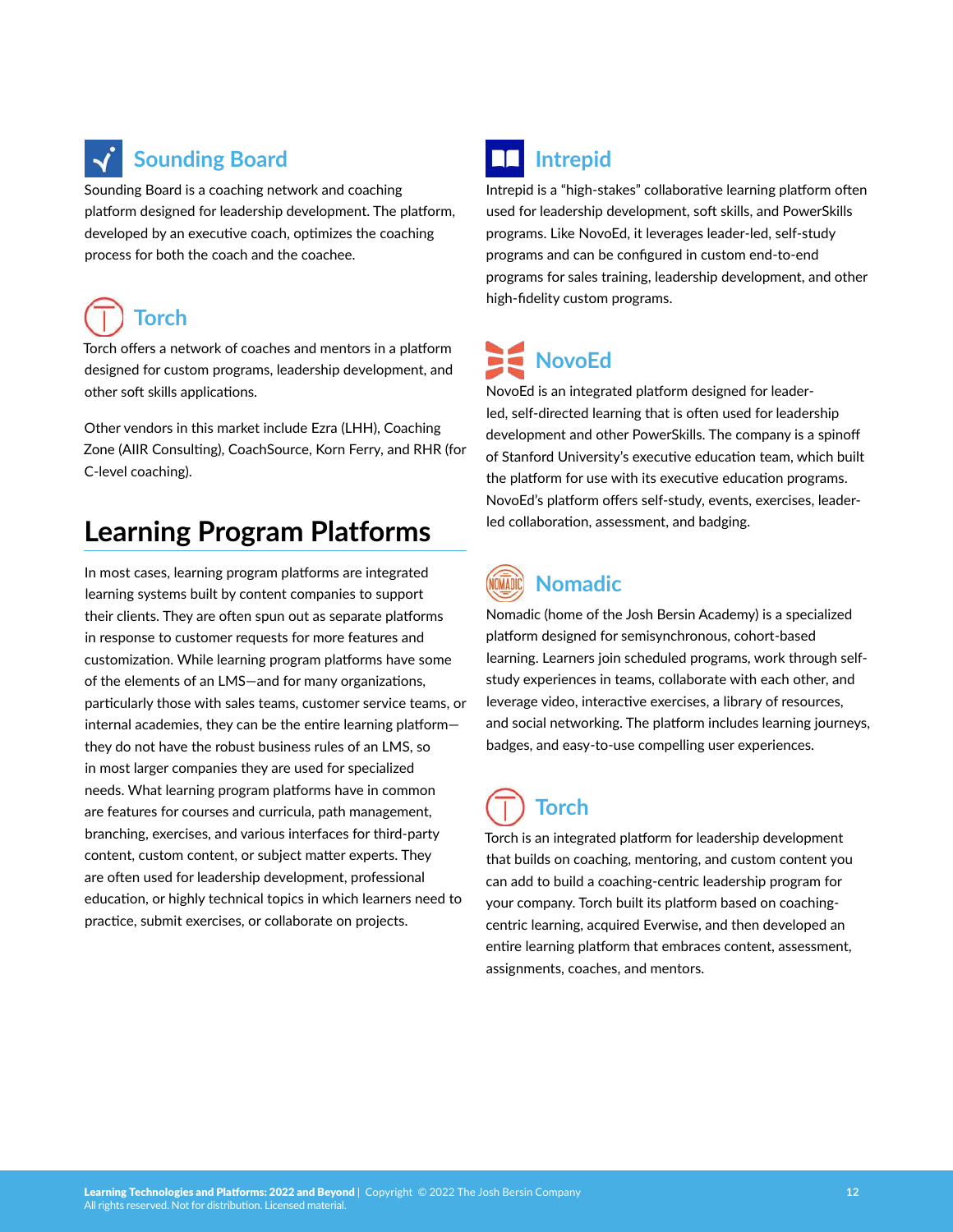## **Training Orchestra**

Training Orchestra is a specialized "learning resource management" system designed to manage and optimize events, courses, programs, activities, and the many other moving parts of a learning organization. As companies build programs, events, and curricula, they must schedule, organize, and prioritize events, classrooms, waiting lists, and other resources. Training Orchestra is the leader in managing these complex learning resources.

### **Leadership and PowerSkills Learning Solutions**

Many content companies focus primarily or exclusively on leadership development. These companies typically develop their own platforms and offer off-the-shelf content to help organizations focus their efforts on the massive need to support, train, upskill, and develop supervisors, managers, and leaders in building critical soft skills that we refer to as "PowerSkills."<sup>3</sup>



**DDI**

DDI is the world's leader in first-line and upper-level management development. For decades, DDI has built assessments, training programs (in-person and online), course materials, and other resources to help companies train new managers, first- and second-line leaders, and senior executives.



Virtually every major university from Stanford, Berkeley, and MIT to Cornell and Duke offer executive education programs on a wide variety of topics.

## **FranklinCovey**

FranklinCovey provides management and leadership development programs as well as first-line leadership tools. The company offers both instructor-led and online training for leadership, sales management, and other productivity applications.

## **Harvard Business Publishing**

Harvard Business Publishing is one of the larger, well-known leadership providers. The company has a large library of training and research content, a robust learning system (Harvard Manage Mentor), a self-study system (Spark), and a large library of assessments, case studies, and access to Harvard professors for education

## **Hone**

Hone is a relatively new online live-video learning platform that provides for PowerSkills, leadership, management, and team leadership training. The company provides a library of courses and programs for managers and leaders, and its platform can be used for many custom programs.

### **The Ken Blanchard Companies**

Ken Blanchard is a provider of leadership development programs, events, and workshops. The company's core offering, *Situational Leadership*, is well known and widely used for first-line leadership development around the world.

# **Korn Ferry**

Korn Ferry is a global executive search firm that also offers a wide variety of job and leadership assessments, leadership development, and leadership trainings. The company also provides executive coaching and has built a large library of validated job descriptions to help with career strategy and job architecture projects.

Other vendors in this market include Skillshare, Udacity, Duolingo (languages), edX, Codecademy (now owned by Skillsoft), and MasterClass.

*<sup>3 &</sup>quot;*[Let's Stop Talking About Soft Skills: They're PowerSkills](https://joshbersin.com/2019/10/lets-stop-talking-about-soft-skills-theyre-power-skills)*,"* Josh Bersin/The Josh Bersin Company, November 16, 2019.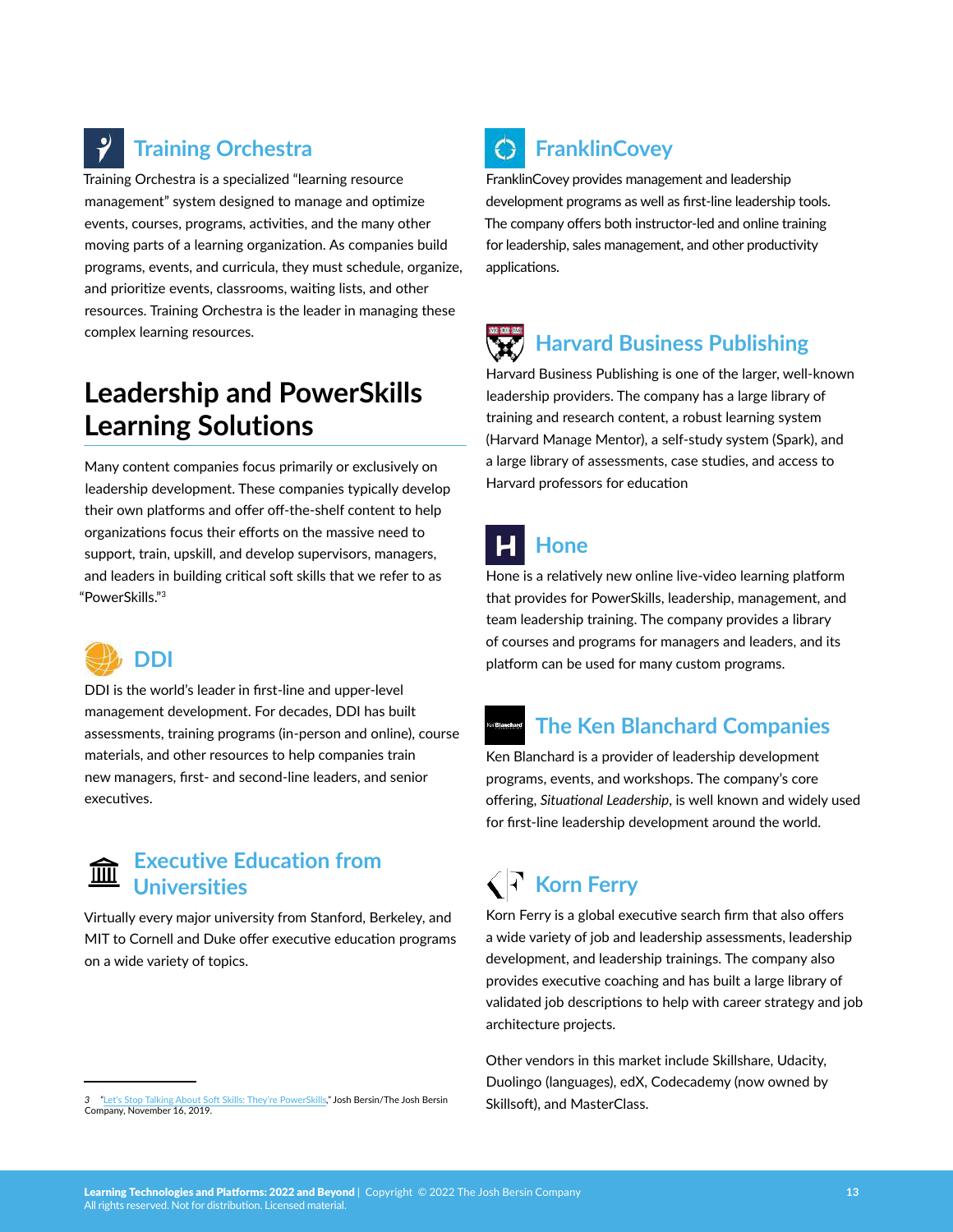## **Learning in the Flow of Work Platforms**

These platforms help employees access learning from the tools and systems they already use in their daily work (e.g., Microsoft Office and Teams; sales management tools; or project management software).

# **Axonify**

Axonify is an adaptive learning platform designed to deliver microlearning in the flow of work. The company pioneered the idea of building content for microlearning and offering content on specific criteria on an as-needed, on-demand, or scheduled basis. Its platform is widely used for operational, safety, and sales training, as well as for other ongoing learning applications.

# **Fuse Universal**

Fuse Universal is both an LXP, LMS, creator market, and learning in the flow platform. It's one of the leading systems for publishing, sharing, and tracking video learning. Fuse Universal is often used by companies that need operational training and want employees to author, share, and recommend content to others.

# **Mindmarker**

Mindmarker is a specialized learning platform that transforms traditional training content into microlearning to help employees learn in small chunks.

# **Spekit**

Spekit is a digital adoption platform with added features for workforce enablement, knowledge-sharing, document-sharing, and other types of digital training. It is also widely used for on-demand learning around various systems, applications, and other digital platforms.

#### walk **WalkMe**  $me$

WalkMe is a digital adoption platform (similar to Spekit) designed to deliver learning around digital applications like Salesforce, Workday, SAP, and other enterprise systems. It lets companies build custom workflows and learning solutions and tracks usage to help employees get real-time help, workflow advice, and learning as they use other digital tools.

Other vendors in this market include Qstream, Pendo, and Whatfix.

## **VR, AR, and Metaverse Solutions (Immersive Learning)**

Not surprisingly, a growing number of mature and powerful VR, AR, and metaverse learning solutions are being developed. Now that Oculus (Meta) headsets are less than \$300 each, VR is a cost-effective way to deliver high-fidelity training for complex applications at scale.

## **HoloLens**

Microsoft HoloLens is a software and hardware platform used for AR. The platform is now used by manufacturers like Mercedes and BMW to rapidly streamline manufacturing, repair, and other highly technical education challenges that face almost every industry.

# **Immerse.io**

Immerse.io is an emerging leader in enterprise VR solutions, with experience in energy, oil, and gas; financial services; and manufacturing. The company can import content and build VR solutions using a variety of current metaverse technologies.

## **Mursion**

Mursion, which pioneered the use of live avatars for soft skills (PowerSkills) simulations, is becoming the leader in this emerging space. Mursion's challenging and unforgettable experiences can be used to teach management, diversity, recruiting, and many other topics.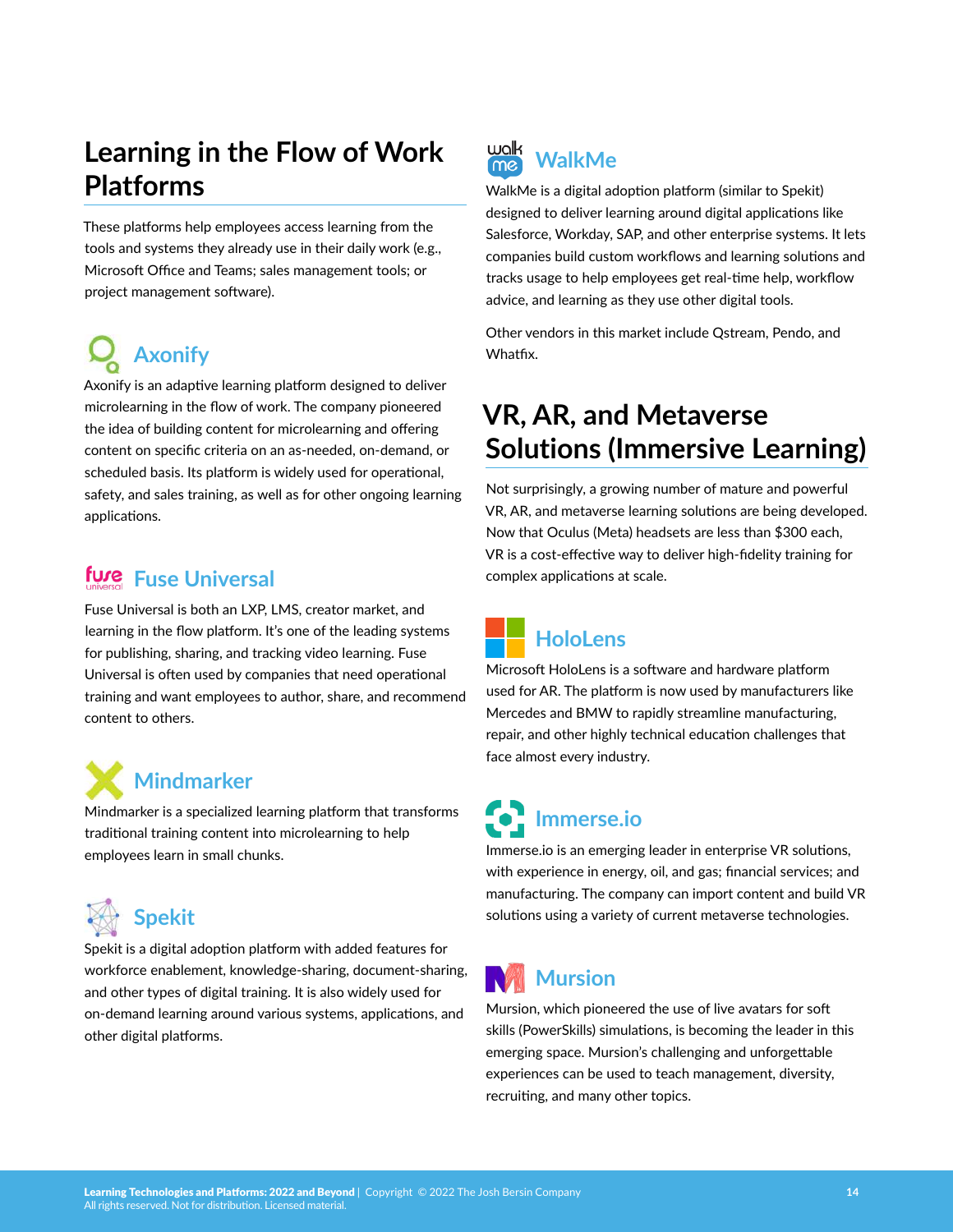### **Strivr Labs**

Strivr essentially pioneered the use of 3D immersive VR for all forms of operational, safety, and soft skills training. The company has extensive experience in almost every industry application, including retail, telecommunications, transportation, and manufacturing, and is now moving into soft skills and leadership development.



**Talespin**

Talespin offers an end-to-end immersive learning platform to help L&D teams build their own VR training solutions.



Virbela creates virtual workplace and lifestyle experiences. This platform can be used for training, meetings, special events, academy sessions, and other types of group- or teamoriented virtual experience.

### **ERP and HCM Learning Solutions**

These solutions are part of the broader ERP and HCM technologies, thereby removing the need to integrate into the learning platform. However, these solutions are typically not as comprehensive as the more specialized solutions.

## **Oracle Learning Cloud**

Oracle Learning Cloud is an LXP-like learning platform that has been totally rebuilt over the past few years. Using its extensive experience in this market, the company has totally reengineered the platform to coincide with Oracle HCM Cloud. Oracle is not likely to develop a complete LMS offering, but when Oracle Learning Cloud is coupled with other Oracle products, it delivers a fairly complete solution.

# **SAP SuccessFactors**

SAP SuccessFactors has one of the most robust L&D technology stacks in the ERP market. In the mid-2000s, SAP acquired Plateau, which at the time was perhaps the most complete LMS for compliance and regulatory training, skillsbased certification, and development on the market. Since then, Plateau has been integrated into SuccessFactors and is now a complete end-to-end corporate training platform. To deal with the new world of skills-based content, SAP SuccessFactors is introducing a new Capability Center designed to leverage a new architecture for skills-based learning as well.

# **Workday Learning**

Workday Learning began many years ago as a video-centric authoring and distribution system. Since then, Workday has built out a complete learning platform that includes career pathing, journeys, manager approval, and access to a wide variety of content. Due to its origins as a video distribution system, Workday Learning is particularly good at recommending and distributing video assets. Most Workday customers use Workday Learning, along with an additional LMS and other tools, to deliver a complete end-to-end solution.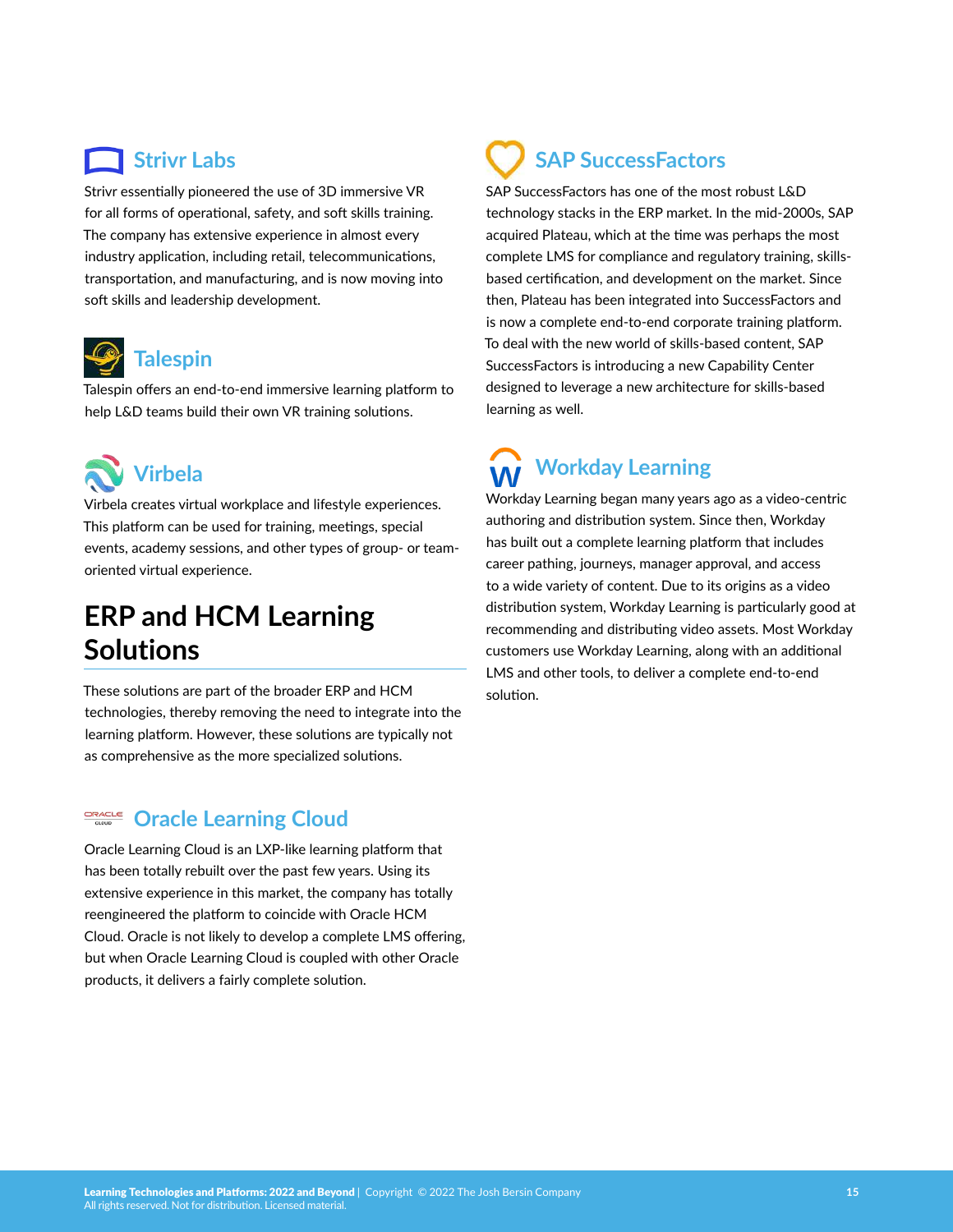### **Navigating the L&D Technology Landscape**

The tools and platforms listed in this report are just the tip of the iceberg. As more vendors enter the market every day, how do you build an end-to-end solution for your employees (and customers)? The innovation is exciting, but our research shows that the most important criteria is to build the right end-user (employee) experience. Here are the steps to follow (see Figure 6):

1. **Clarify your goal(s)**. To begin, you really need to understand what business and talent problems you're trying to solve. Is your goal to build an onboarding and new leadership program? To train sales and service people? Or is it to build an entire capability academy in safety, marketing, or HR? Each of these goals will have

a different solution. This means building a priority list of the types of programs, audiences, and compliance and business rules you want to address.

Most companies want to do everything—but since L&D technology is often optimized for particular use cases, you need to decide what's most important. Over time, as you achieve your first objective, you can extend the platform to do more.

2. **Consider your current L&D tech stack**. It's also important to consider what technology you already have in your tech stack. Often, the starting point isn't adding another layer of technology but examining your existing technology and peeling back the layers to see what really serves a purpose and what doesn't and letting go of the latter. This will ensure you aren't adding more complexity to the confusing maze of learning systems that already exists in your organization.

#### **Figure 6:** Eight Steps to Operationalizing the L&D Tech Landscape



*Source: The Josh Bersin Company, 2022*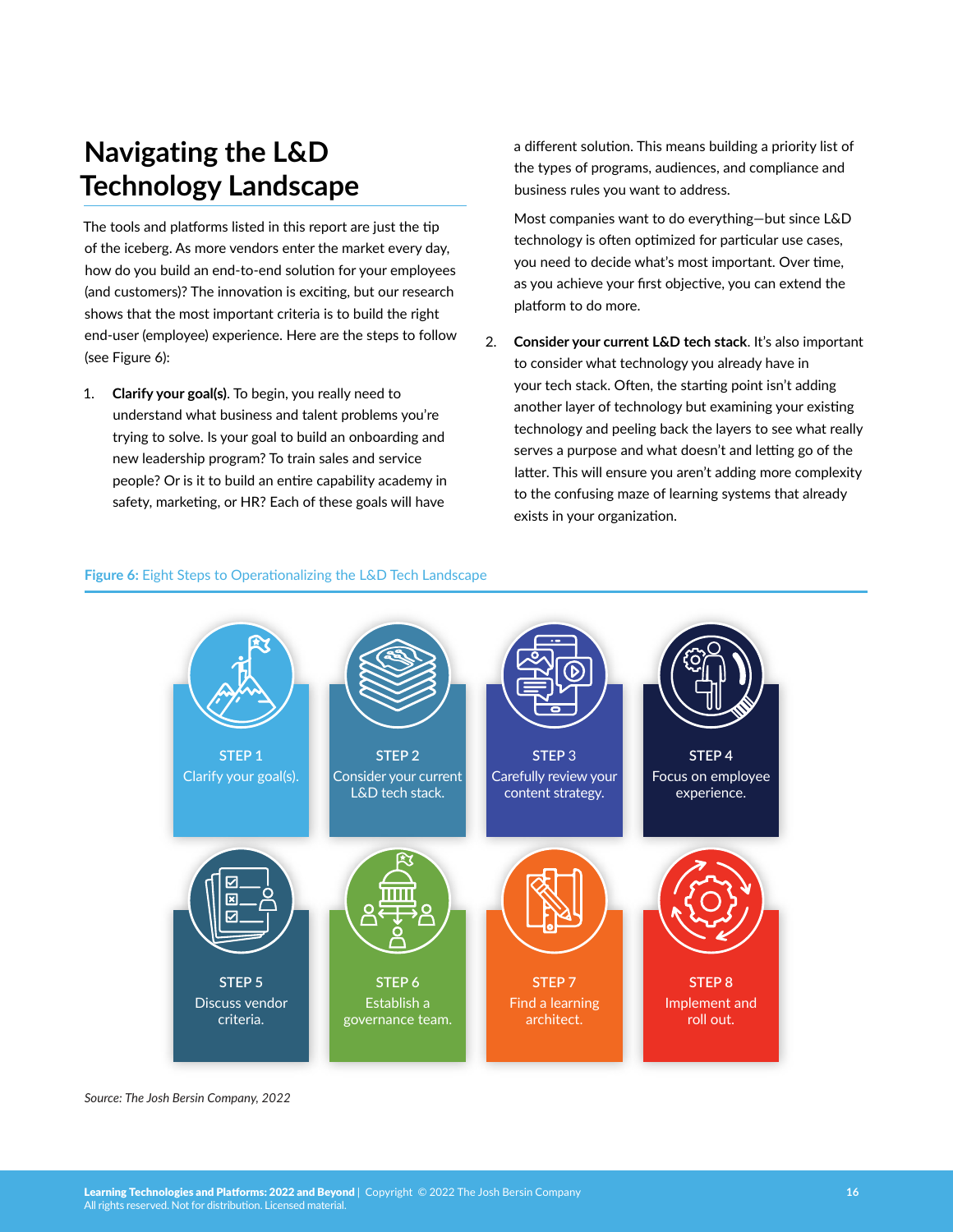Next, try to find technologies that will effectively integrate into your current tech stack. If you have an LMS, ERP learning system, or a massive investment in Microsoft technology, then you should look for systems that fit into this architecture. You don't want a fantastically elegant L&D system that can't share data and user experience with your company's other systems.

3. **Carefully review your content strategy**. Where will content come from? Do you want to buy libraries of content and use off-the-shelf programs? Are you in a company or industry that needs a custom program? If so, will these programs be developed by an internal team or an external provider? What level of tracking, testing, and credentials do you need? And how will you accommodate content developed by your own subject matter experts, trainers, and leaders?

In many cases, the content strategy will drive the platform(s) you select. Retailers and hospitality companies, for example, need many small programs to teach people operational processes. A video-based learning platform like Fuse Universal is perfect for this. Oil and chemical companies, which need regulatory compliance training, will look to solutions like SAP SuccessFactors or Cornerstone or to their current ERP provider.

4. **Focus on employee experience**. How will employees find, locate, and consume the training? Do you want them to go to a portal or university learning hub? Would you like them to access training on your existing company website? Do you want them to learn on MS Teams or Slack? Or do you want the learning to appear and configure itself within your Workday, Oracle, SAP, or other HCM system?

These decisions are all up to you. Many companies deliberately create a "learning destination" and put all their L&D tech on that platform, while others want learning to be available to employees right in the flow of work.

5. **Discuss vendor criteria**. Every vendor in the market is different. Some are small startups with limited resources, and others are big companies with enormous infrastructure but limited ability to change or customize

their systems. Some vendors come from consulting firms that can configure, integrate, and customize the system.

Get to know the vendor. Talk with their references. Ask to meet the CEO or head of product. These meetings will help you learn about the vendor's mission, goals, culture, and way of doing business.

6. **Establish a governance team**. Learning solutions are complex and have a widespread impact on the people in your organization. It's, therefore, important to create a learning council or steering committee so you receive regular input from stakeholders. If you're training salespeople, for example, you want the head of sales enablement involved. If you're buying IT training, you want the CIO to be part of the selection process.

Many training platforms are used not only by employees but also by customers and channel partners. This often leads to multiple systems with different requirements. Make sure representatives of these user groups are included in your steering committee so you can align on common tools and other technology needs.

It's also important to bring in the head of HR technology, your HR business partners, and your HR service center(s) or service delivery team. They will use, support, and manage much of the training, so they should be involved in and notified of your progress.

The work of the governance team should be ongoing, with annual budget meetings, quarterly status reviews, and monthly meetings to review progress on content, feature rollouts, business rules, and the launch of new programs.

7. **Find a learning architect**. If you work for a larger company, you will need a technical person to help. L&D technologies are complex, and each has its own technology, feature, and design characteristics. Good L&D technologists have a deep understanding of these systems. They will help you make sure the pieces fit together and you have the right level of integration between the LMS, other platforms, and various forms of content.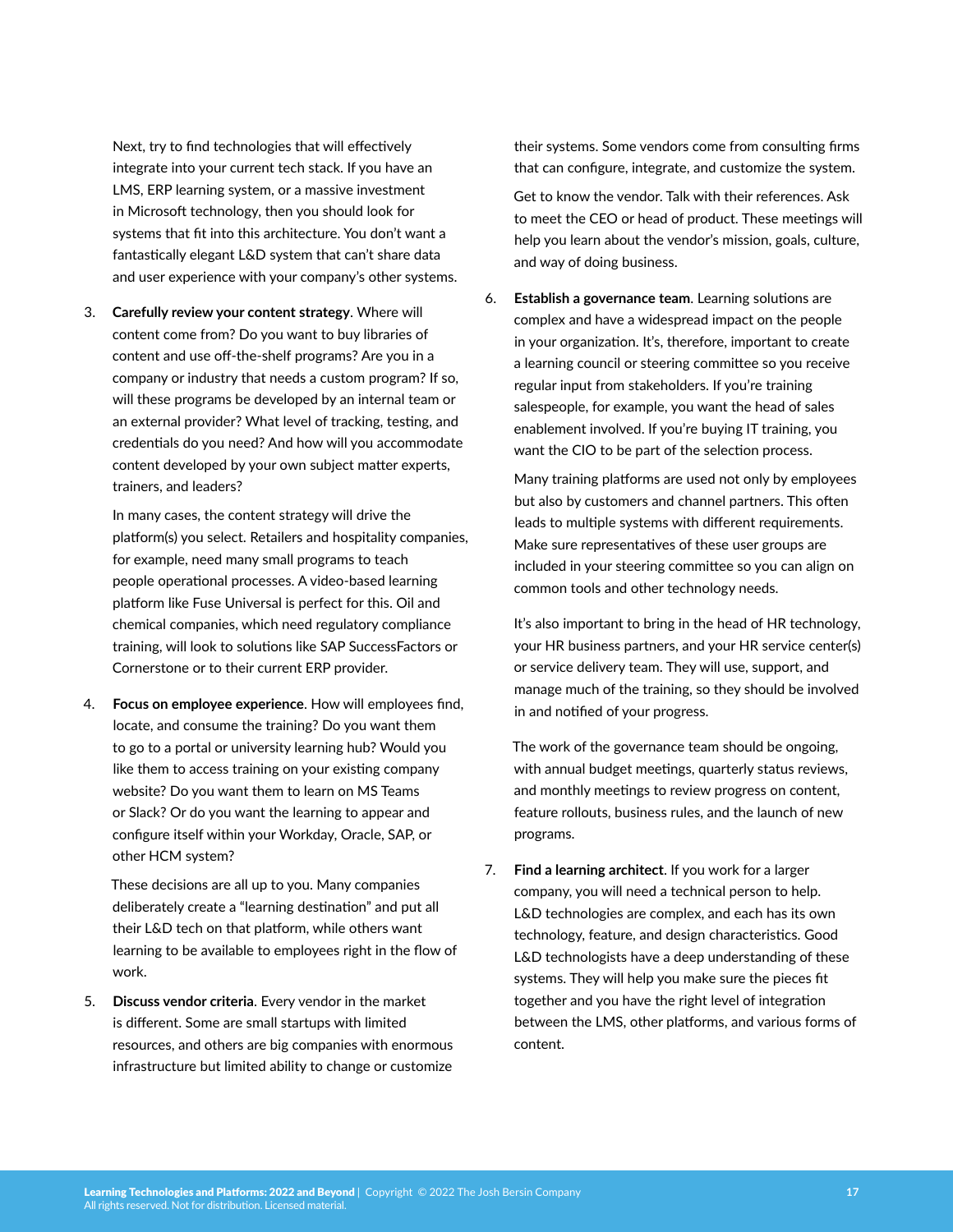8. **Implement and roll out**. As you prepare to implement your solution, you must flip your L&D team into an agile, design-thinking operational mode. You should define employee personas, understand your service delivery model (who will do what once the system goes live), and involve your HR business partners in the process.

In most cases, it's best to start with a pilot, see what's working in a particular user group, and then add more features and audiences. Consider using the same principles through a minimum viable product (MVP) approach when implementing an L&D tech solution. Launch to a small, diverse pilot group of testers with the intent of creating a success story that other teams will want to follow. In case the testing results reveal that the solution does not meet your needs, consider it a breakthrough and not a setback because that is the whole idea of MVP testing.

Use the test results to reroute, return to your shortlisted solutions, and relaunch more informed testing. Adjust the MVP based on test results, and gradually expand the scope to the entire organization. Like any other process, change management and communication are key. Our *Change Agility Playbook*<sup>4</sup> can guide you through this piece in detail.

Any tech implementation is an ongoing process, just like maintaining a house. There will always be something that needs to be adjusted or fixed as you start living in the house and better understand your needs and preferences. Audit your technologies, new and old, at least once a year to get an idea of what still serves a purpose and what needs to change. The same principles of decluttering a house also apply to organizing your tech stack. Keep it simple, keep it clean, and keep what serves a purpose.

### **We Are Here to Help**

Corporate members of The Josh Bersin Company can take advantage of much more in-depth information, case studies, capability accelerators, organizational audits, advisory services, and workshops to help maximize your technology investments and advance your talent priorities. We also offer strategic guidance on this topic that will help you answer critical questions at each stage in the process, enabling you to make the right decisions and successfully operationalize your L&D technology implementation strategy.

*<sup>4</sup> [The Big Reset Playbook: Change Agility,](https://joshbersin.com/?s=Change+Agility)* Josh Bersin, Kathi Enderes, PhD, and Nehal Nangia/ The Josh Bersin Company, 2021.